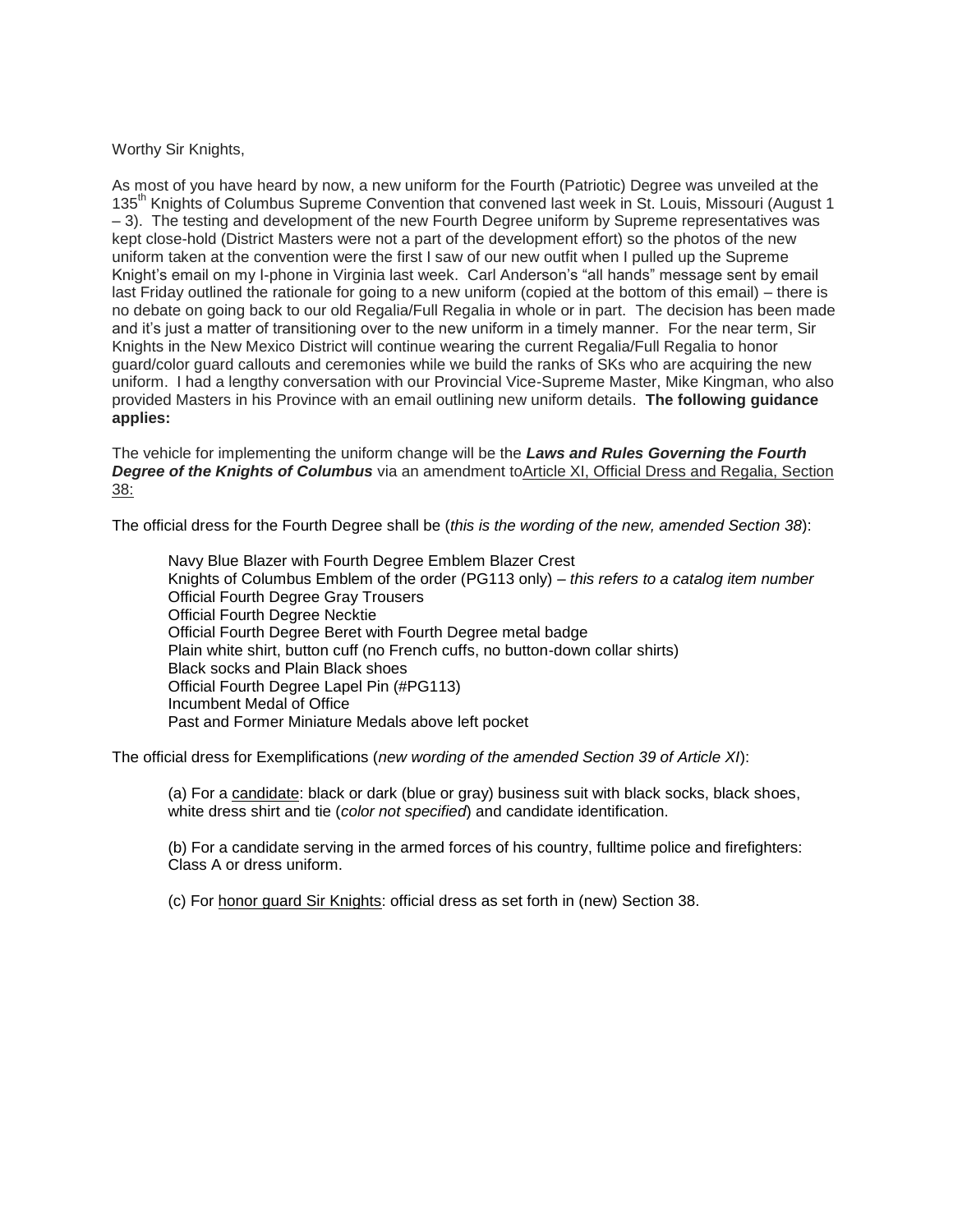## Article XI, Section 40. Color Corps Regalia:

(a) The official regalia when serving in a Color Corps (Honor Guard or Color Guard) is the same as the official dress of a member (refer to new Section 38 above) *or* a black bow tie, plain white tuxedo shirt, black cummerbund, black socks, plain black shoes, black tuxedo and social baldric worn under the coat, from right shoulder to left hip, with the following additions (continue withcurrent Section 40, (b) i-vii) *– in other words, the current Full Regalia (chapeau, cape, sword, gloves, service baldric, etc.) we are now using!* They will be retaining the ceremonial sword for the new uniform but it will not be authorized until they determine how it will be worn.

The new official Fourth Degree dress uniform can only be purchased through the*Knights Gear* Online Store at the KofC Supreme website [\(www.kofc.org\)](http://www.kofc.org/). As of the date on this email, the online store is not yet set-up to process orders for the new uniform. I have been advised that the price for the new uniform (blazer, pants, emblem, necktie, beret and badge) will be \$512.00 - white shirt, shoes and socks are provided by the member.

## **Allow me to condense the above information into easy-to-understand terms:**

Until now, once you decided to join the Patriotic Degree and were accepted into an assembly, you acquired (bought, borrowed, thrift store, "Tuxedo Junction", etc.) a black tuxedo, formal white tuxedo shirt, cummerbund, bow tie, studs and cuff links, plain black shoes and black socks. Your out-of-pocket costs could range anywhere from <\$100 up to \$500 to purchase these items. At the Patriotic Exemplification ceremony, you were issued a  $4<sup>th</sup>$  Degree social baldric and  $4<sup>th</sup>$  Degree pin. You were now dressed in **Regalia** and were officially a 4th Degree Sir Knight. If you voluntarilydecided to join and become a color corps member, you would spend between \$500 and \$600 to purchase the chapeau, sword, cape, service baldric, gloves, carrying case, garment bag, etc. from either *The English Company Inc.* or *Lynch & Kelly Inc.* With your Regalia as a foundation garment, you were now a Sir Knight outfitted in **Full Regalia** and eligible to participate in honor guards and/or color guards. If you were elected to be a Faithful Navigator, you would purchase a cape with white lining and sword with white handle. If you volunteered or were chosen to become a color corps commander or District Marshal, your assembly or District Master would provide the purple cape and plume for the CCC or green cape and plume for the DM.

Effective immediately, a 3<sup>rd</sup> Degree Knight wanting to join our Patriotic Degree would be accepted into an assembly via a Form 4. He would then outfit himself in a black or gray business suit, white dress shirt, long tie (color not specified), black shoes and socks. Out of pocket costs for these items could range from \$0 to \$300-400 to purchase these items if they weren't already hanging in his closet. At the exemplification ceremony, he will receive a  $4<sup>th</sup>$  Degree lapel pin – no more social baldric. He is now officially a 4<sup>th</sup> Degree Sir Knight and can wear this dress combination to Patriotic banguets, officer installation ceremonies, etc. If he then decides to become more engaged in Fourth Degree activities and accept more responsibilities, he would purchase the Patriotic uniform of the Fourth Degree, i.e., the blazer, slacks, tie, emblems and beret (\$512) and become a member of the color corps. He would then be eligible to participate in honor guards, color guards, banquets, Rosary rallies, etc. Our ceremonial swords will become part of the new uniform at a date TBD so hang on to them. No more colorful capes and chapeaus to designate the Patriotic office you hold, social baldrics or white gloves - do not order these items from the two companies offering these items for sale. It appears the terms **Regalia** and **Full Regalia** will gradually fade from our lexicon.